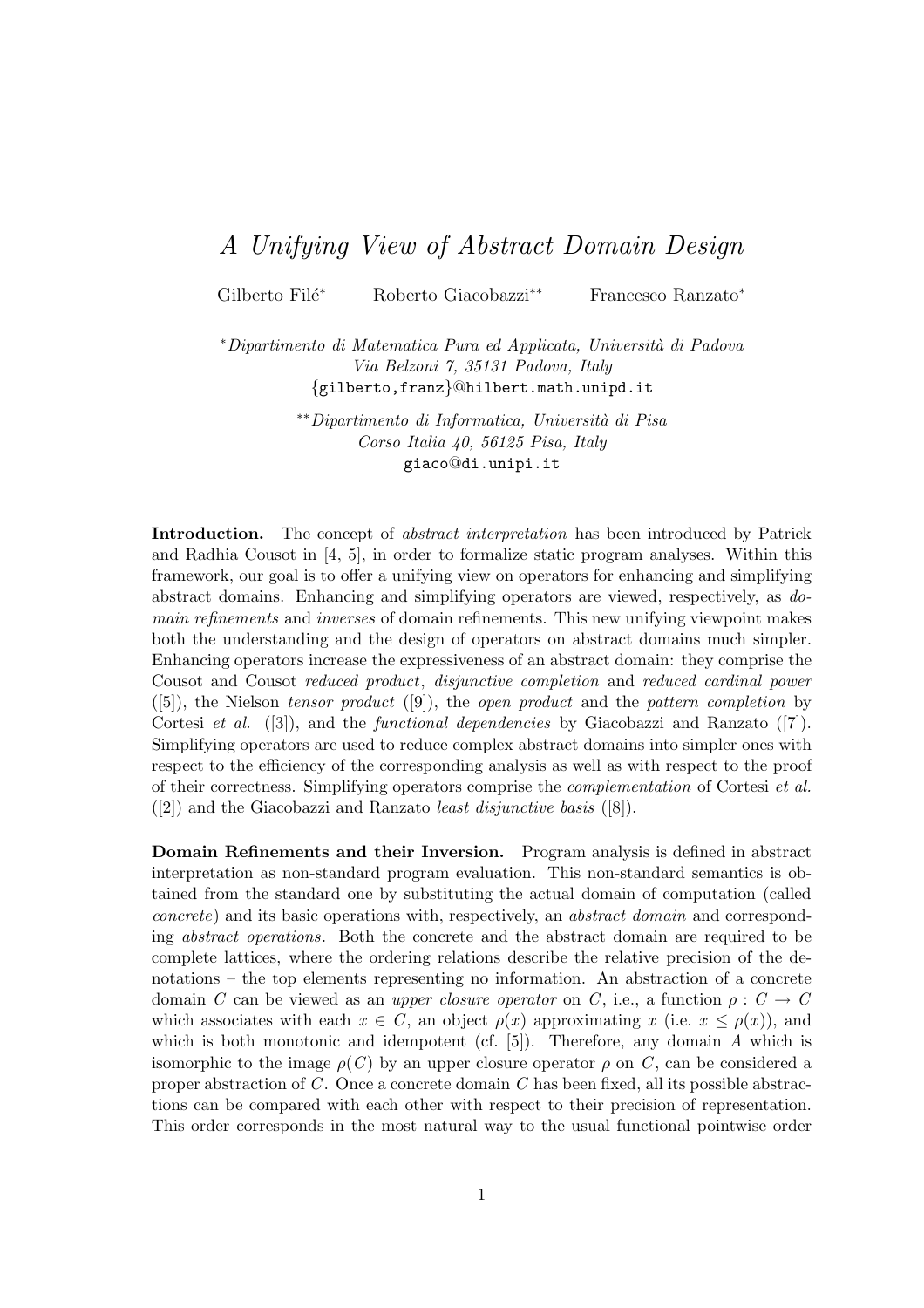between closures (denoted by  $\sqsubset$ ), which makes the set  $uco(C)$  of all closure operators on  $C$  (or equivalently the set of all abstract interpretations of  $C$ ) a complete lattice.

We introduce the notion of domain refinement as a general scheme in order to formalize enhancing operators on abstract domains. A *domain refinement* is a mapping  $\Re: uco(C) \to uco(C)$  such that for any abstract domain A:  $\Re(A)$  contains more information than A (i.e.,  $\Re(A) \sqsubseteq A$ ),  $\Re$  monotonically depends on the information contained in its argument, namely it is monotonic, and a last very reasonable requirement is that  $\Re$ upgrades all at once, namely  $\Re$  is idempotent. This clearly defines *refinements as lower closure operators* on  $uco(C)$ .

A natural question that arises in this setting is whether it is possible to define the *inverse* of a domain refinement. For a given refinement  $\Re$ , the inverse  $\Re^{-1}$  (if it exists) is a function mapping any domain A into the (unique) most abstract domain  $\Re^{-1}(A)$  such that  $\Re(\Re^{-1}(A)) = \Re(A)$ . Whenever this happens, we say that  $\Re^{-1}(A)$  is the *optimal* basis for the domain A and refinement  $\Re$ . The intuition is that the refined domain  $\Re(A)$ can be systematically reconstructed by applying the refinement  $\Re$  to the more abstract, and therefore simpler, domain  $\Re^{-1}(A)$ . This domain  $\Re^{-1}(A)$  is in fact the most abstract domain for which this condition holds.

Not all domain refinements are invertible. A simple and meaningful example is provided by the following notion of *completion by complements*: a refinement  $\Re$ , which, under certain hypotheses, upgrades a given abstract domain by adding denotations for the lattice-theoretic complements of its elements. If  $Sign^{\pm}$ ,  $A_1$  and  $A_2$  are the domains for sign analysis of integer variables depicted below, with their obvious meanings as upper closures on the subsets of integers  $\wp(\mathbb{Z})$ , ordered by inclusion, then  $\Re(\Lambda_1) = \Re(\Lambda_2) = \text{Sign}^{\pm}$ , but the common abstraction of  $A_1$  and  $A_2$ , denoted  $A_1 \sqcup A_2$ , is  $\{\mathbb{Z}, \emptyset\}$  and  $\Re_{\neg}(\{\mathbb{Z}, \emptyset\}) =$  $\{\mathbb{Z}, \emptyset\} \neq \text{Sign}^{\pm}$ . Thus,  $\Re^{-1}$  does not exist.



**Two Examples.** The most widely known domain refinement is *reduced product* ([5]). The reduced product of two abstract domains  $A$  and  $B$  is the domain obtained by combining the informations in A and B via the concrete  $q.l.b.$  of their elements. Viewing abstractions as uco's, the reduced product is simply the  $q.l.b.$  in the complete lattice  $uco(C)$ , denoted  $A \sqcap B$ . Reduced product can be viewed as a refinement: given a domain  $A \in uco(C)$ ,  $\lambda X.X \cap A$  is trivially a lower closure operator on  $uco(C)$ . If  $A^+, A^-$  and Sign are the domains depicted below, then Sign is the reduced product of  $A^+$  and  $A^-$ , i.e. Sign =  $A^+ \sqcap A^-$ . Note that the denotations 0 and  $\emptyset$  are both derived from  $A^+$  and  $A^$ by combining, through set intersection, 0+ and 0−, and, + and −, respectively.

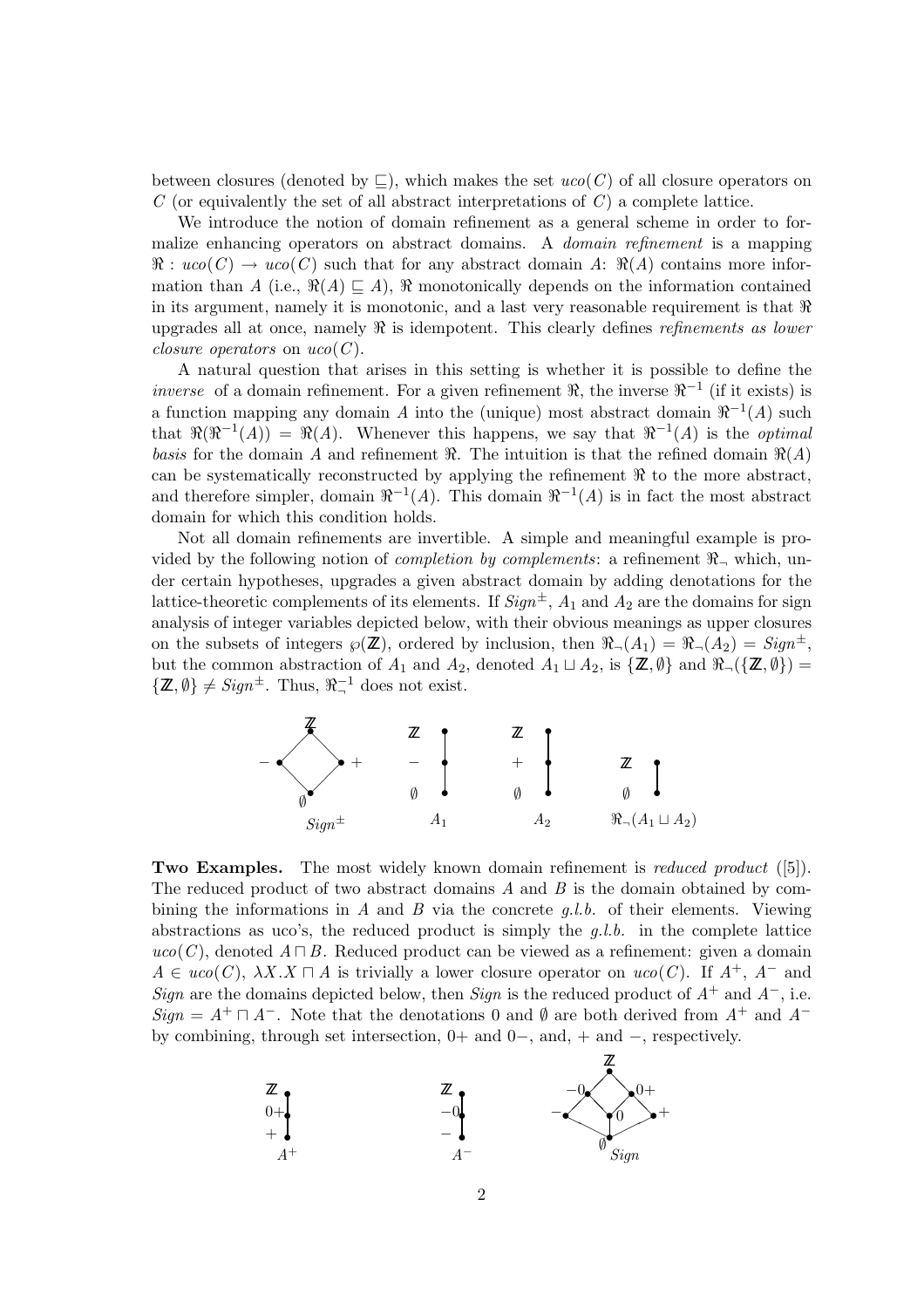The practical impact of reduced product has been experimentally shown by Codish *et al.* in [1] for the analysis of logic programs. Reduced product can be inverted. In fact, it corresponds precisely to the operation of complementation introduced in [2]. Given any two domains A and B in  $uco(C)$ , with  $A \subseteq B$  (i.e., B more abstract than A), under non restrictive hypotheses, complementation of  $B$  in  $A$  gives as result the most abstract domain  $A \sim B$ , whose reduced product with B is exactly A, i.e.  $B \cap (A \sim B) = A$ . It is simple to observe that the existence of the complement implies the existence of the inverse of the reduced product refinement. If we consider the refinement  $\lambda X.X \sqcap A$ , where  $A \in uco(C)$ , then the optimal basis for any domain  $B \in uco(C)$  is exactly  $(B \sqcap A) \sim A$ . As a simple example, consider the domains  $Sign$ ,  $A^+$  and  $A^-$  introduced above.  $A^+$  and A<sup>-</sup> can be "subtracted" from Sign by complementation, obtaining  $Sign \sim A^+ = A^-$  and  $Sign \sim A^{-} = A^{+}$ .  $\langle A^{+}, A^{-} \rangle$  is therefore a decomposition for  $Sign$  (i.e.,  $Sign = A^{+} \sqcap A^{-}$ ). Using complementation it is possible to decompose any domain just like we have done for *Sign*. Such decompositions can both improve the space requirement for representing abstract domains (compare  $\langle A^+, A^-\rangle$  with  $Sign$ ), and provide a *divide et impera* approach to prove properties of complex abstract domains by exploiting properties of their factors.

A further example of invertible domain refinement is *disjunctive completion*  $\Re(y)$  ([5]). An abstract domain is here upgraded by including denotations for concrete disjunctions of its values. This is achieved by suitable powerset completions. It turns out that  $\Re_{\vee}$  is a refinement. Giacobazzi and Ranzato proved in [8] that, under non restrictive hypotheses on the concrete domain,  $\Re^{-1}_\vee$  exists, and for a domain  $A$ ,  $\Re^{-1}_\vee(A)$  depends on the set of the join-irreducible elements of  $\Re(y)$  The disjunctive completion  $\Re(y)$  (with respect to  $\wp(\mathbb{Z})$  and its optimal basis for  $\Re$  are depicted below, the optimal basis being a proper abstraction of Sign.



Thus, both Sign and its optimal basis lead to the same disjunctive domain for sign-analysis, but the latter is a less expensive domain. It turns out that  $0+=\{0,+\}, -0=\{0, -\}$  and  $\neq 0 = \{+, -\}$  can all be systematically reconstructed by disjunctions from elements of the optimal basis.

Research Directions. Many operators for domain design have been defined in the literature. It could be interesting to formalize them as refinements and to find their optimal bases, in particular, for the operators of tensor product, open product, functional dependencies and pattern completion.

Refinements could be a basis for an environment for developing expressive abstract domains. In such an environment, optimal bases represent the least effort that a domain designer has to provide in order to obtain a fully refined domain. Such a situation is considered by Cortesi et al. in [3] for the case of pattern completion in logic program analysis. Using their environment, designers need only to contribute about 20% of the